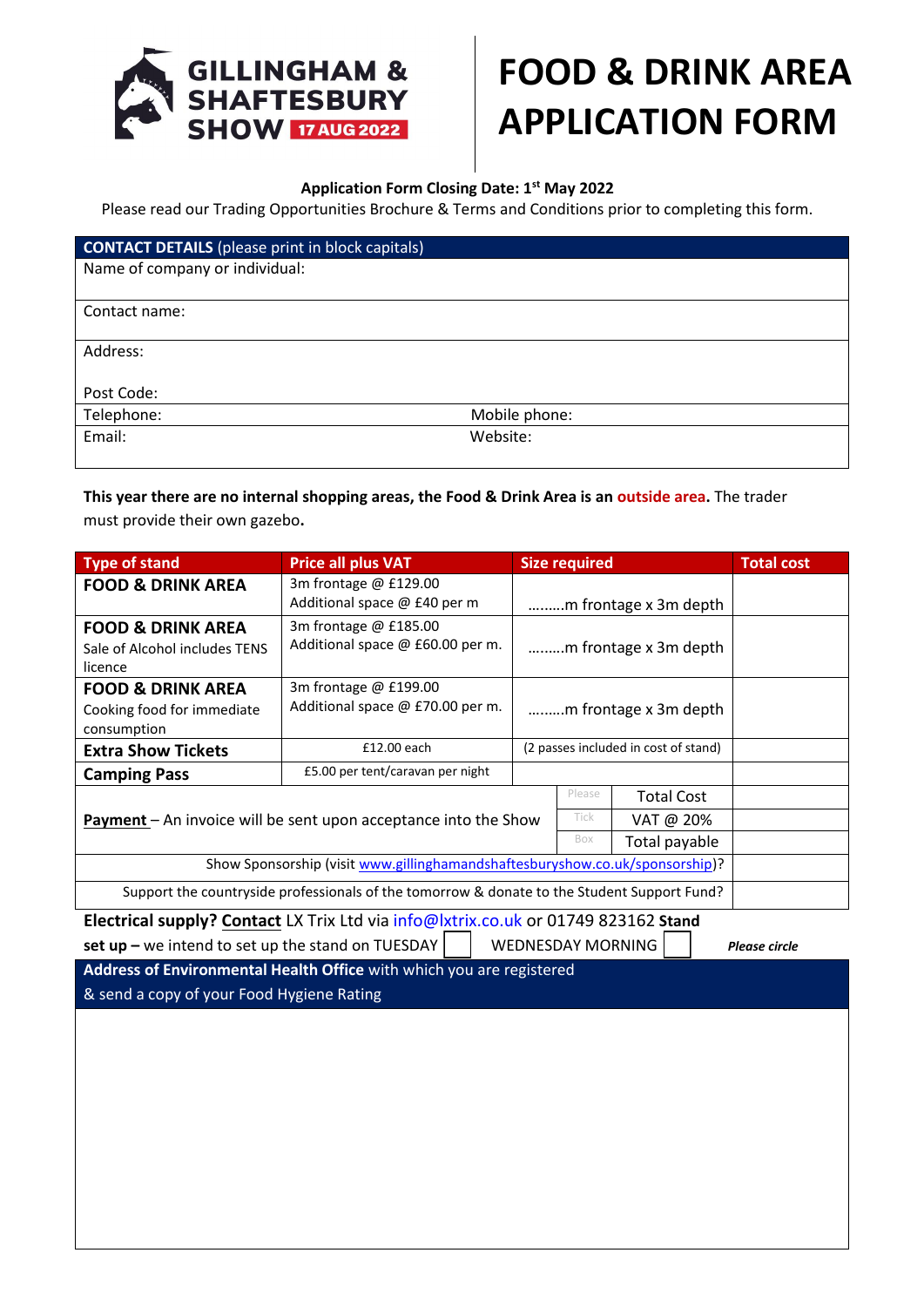| GDPR - DATA PROTECTION - CATALOGUE DETAILS (the details shown below will be published in the Show Programme,<br>Catalogue & displayed on the Show Website. By completing this section you agree to the publication. IF you DO NOT want your<br>details published please cross through the box below |
|-----------------------------------------------------------------------------------------------------------------------------------------------------------------------------------------------------------------------------------------------------------------------------------------------------|
| Company name                                                                                                                                                                                                                                                                                        |
| Website                                                                                                                                                                                                                                                                                             |
| <b>Phone Number</b>                                                                                                                                                                                                                                                                                 |
| Description of goods or services (max 15 words)                                                                                                                                                                                                                                                     |
|                                                                                                                                                                                                                                                                                                     |

### **COMPULSORY RISK ASSESSMENT FORM**

**THIS FORM MUST BE COMPLETED AND RETURNED WITH YOUR APPLICATION** Please consider what risks there are to those building the stand and to your staff and members of the public on Show days. Outline the steps that you propose to take to minimise these risks. You must include COVID-19 and social distancing. Copy this page if more space is required. Alternatively you can send details of your existing Health & Safety arrangements relevant to exhibiting at Shows

| Hazard                                                      | <b>Persons at Risk</b>                                                                  | Controls to minimise risk |
|-------------------------------------------------------------|-----------------------------------------------------------------------------------------|---------------------------|
|                                                             |                                                                                         |                           |
|                                                             |                                                                                         |                           |
|                                                             |                                                                                         |                           |
|                                                             |                                                                                         |                           |
|                                                             |                                                                                         |                           |
|                                                             |                                                                                         |                           |
|                                                             |                                                                                         |                           |
|                                                             |                                                                                         |                           |
|                                                             |                                                                                         |                           |
|                                                             |                                                                                         |                           |
| Covid-19                                                    |                                                                                         |                           |
|                                                             |                                                                                         |                           |
|                                                             |                                                                                         |                           |
|                                                             |                                                                                         |                           |
|                                                             | <b>FIRE ASSESSMENT</b>                                                                  |                           |
|                                                             | A FIRE EXTINGUISHER MUST BE PROVIDED AND A FIRE ASSESSMENT UNDERTAKEN BY ALL EXHIBITORS |                           |
| Liquefied Petroleum Gas (LPG)                               |                                                                                         |                           |
| on site YES<br><b>NO</b>                                    |                                                                                         |                           |
| Are you service hot food or drinks                          |                                                                                         |                           |
| either for sale or hospitality?                             |                                                                                         |                           |
| <b>YES</b><br><b>NO</b>                                     |                                                                                         |                           |
| Will you be using a generator                               |                                                                                         |                           |
|                                                             |                                                                                         |                           |
| <b>YES</b><br><b>NO</b>                                     |                                                                                         |                           |
| <b>CONTACT DETAILS</b> of person completing this assessment |                                                                                         |                           |
| Name of Company or responsible individual                   |                                                                                         |                           |
|                                                             |                                                                                         |                           |
| Address                                                     |                                                                                         |                           |
|                                                             |                                                                                         |                           |
| Signed                                                      | Print name                                                                              | Date                      |
|                                                             |                                                                                         |                           |